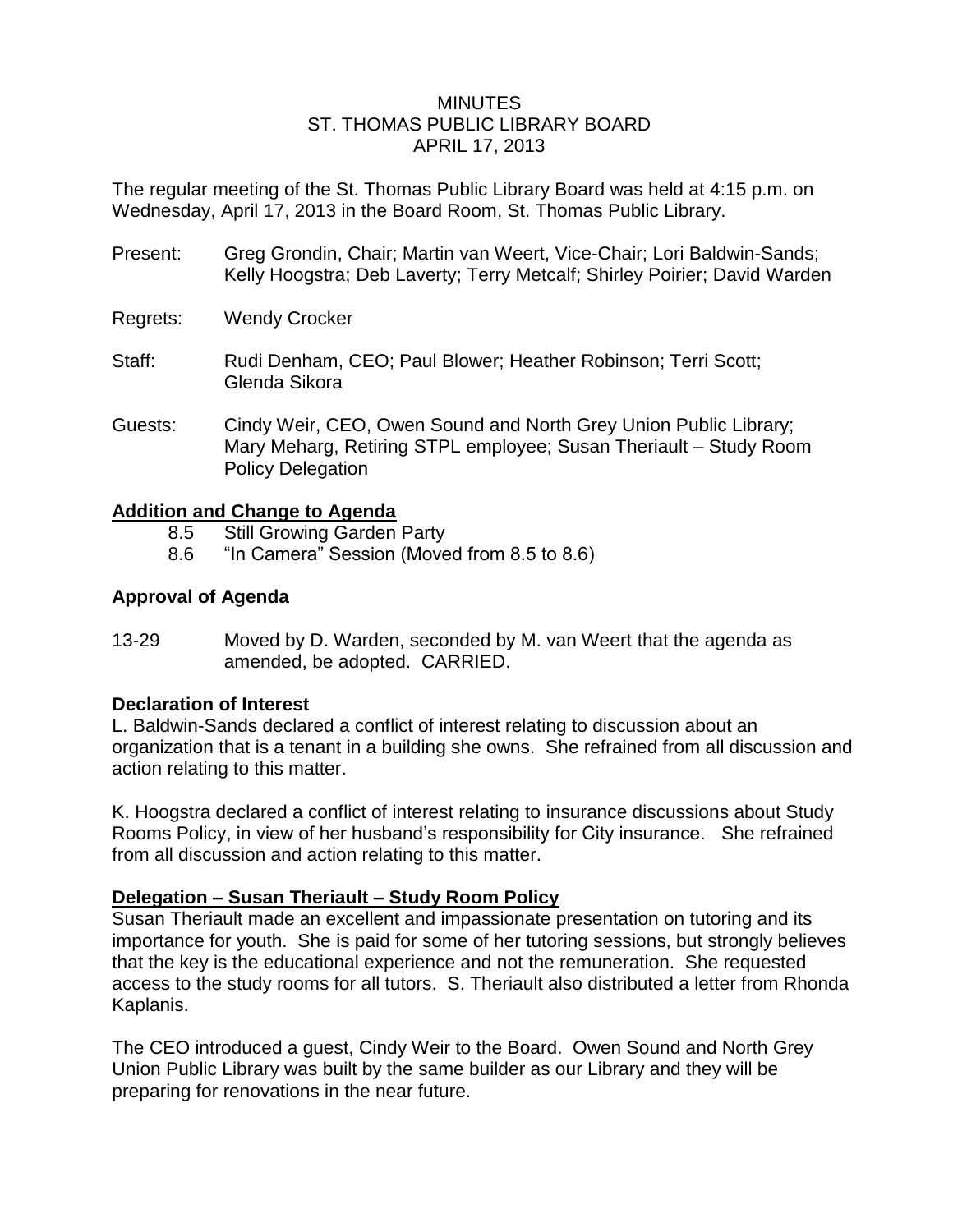## **Presentation – Mary Meharg on her Retirement with over 22 years of Service**

G. Grondin welcomed M. Meharg to the meeting. He read his letter and presented her with a gift. G. Grondin also read a comment from Bev Yurek commending the Library for their welcoming environment and for M. Meharg's Interlibrary Loan service. A picture was taken. M. Meharg thanked the Board. She misses certain aspects of the Library and has had over 22 years, a wonderful experience.

## **Minutes of March 13, 2013**

13-30 Moved by T. Metcalf, seconded by K. Hoogstra that the Minutes of Meeting of March 13, 2013 be approved. CARRIED.

## **Matters Arising from the Minutes**

The CEO reported that she had a conversation with Wendell Graves, CAO, City of St. Thomas regarding the letter for Chamberlain Architect Services Limited. The Board agreed to send a generalized letter to Chamberlain Architect Services.

A positive letter will be sent to K & L Construction (Ontario) Ltd. for their work on the revitalization project.

## **Reports - Staff**

CEO's Report - Received for information.

Accreditation Policy Report – Received for information.

Library Activities Report – April 2013 - Received for information.

Friends Book Sales Report - Received for information.

The Board noted that the Friends Shop has raised significantly lower amounts during the first 3 months of 2013 compared to 2012. The prices of books are cheaper and in January they also had a half price sale. Also, there is not as much traffic in the Elgin Mall in 2013.

A Friends of STPL 5 year contribution report will be provided for the next meeting.

Executive Report - April 2013 - Received for information.

Annual Report Draft – Received for information.

The CEO commented that Ruth Crocker, Marketing Coordinator did a great job on the 2012 Annual Report draft.

13-31 Moved by D. Warden, seconded by T. Metcalf that the 2012 Annual Report draft be approved in principle. CARRIED.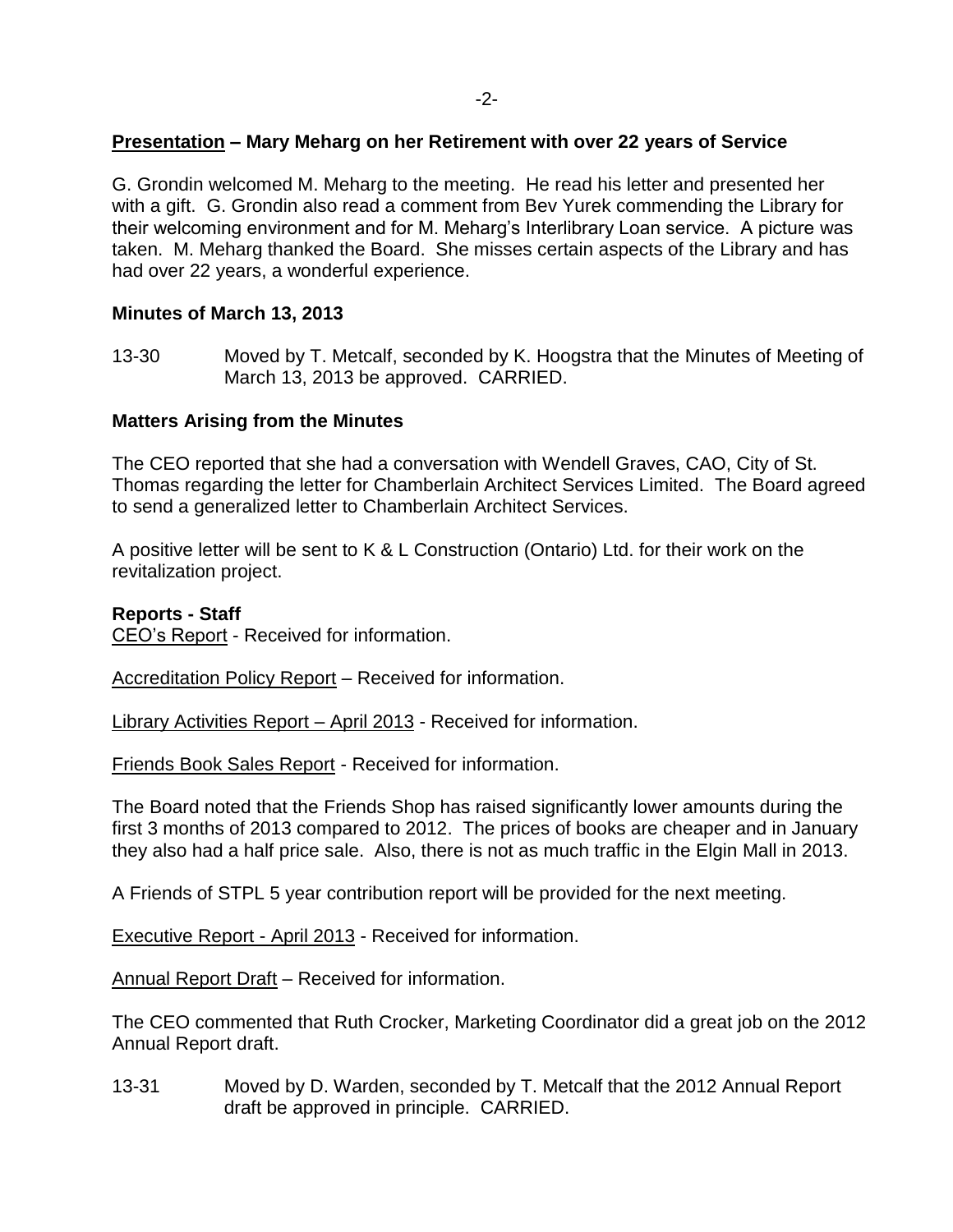#### **Reports - Standing Committees**

Finance and Building and Grounds

Development Charges – Annual Legislated Report – TR-11-13 - Received for information.

## **Correspondence**

Mayor Heather Jackson, City of St. Thomas  $-40<sup>th</sup>$  Honours & Awards – Received for information.

Ministry of Citizenship and Immigration – Lincoln M. Alexander Award – Received for information.

Minister Responsible for Seniors – 2013 Senior Achievement Award – Received for information.

If members would like to nominate a senior, please advise the CEO. The nomination form is very lengthy.

## **Other Business**

Policy – Privacy Statement – Received for information.

The other intended purposes would be to use names and addresses of volunteers and donors.

13-32 Moved by T. Metcalf, seconded by M. van Weert that the St. Thomas Public Library Board approve the Privacy Statement. CARRIED.

Policy – Study Rooms – Received for information.

W. Crocker's email of April 13, 2013 was distributed.

The Board directed the CEO to review best practices at other libraries, and investigate liability issues with respect to individuals conducting business in the library.

Strategic Planning – Received for information.

The committee will be meeting in the next two weeks to analyze the impact of the service roles, and develop goals and objectives for the Board's consideration.

Palmer Youth Library Update – Fourth Quarter 2012 – Received for information.

The report has been sent to Andrew Gunn. Ipads were received through a book promotion from Saunders Books.